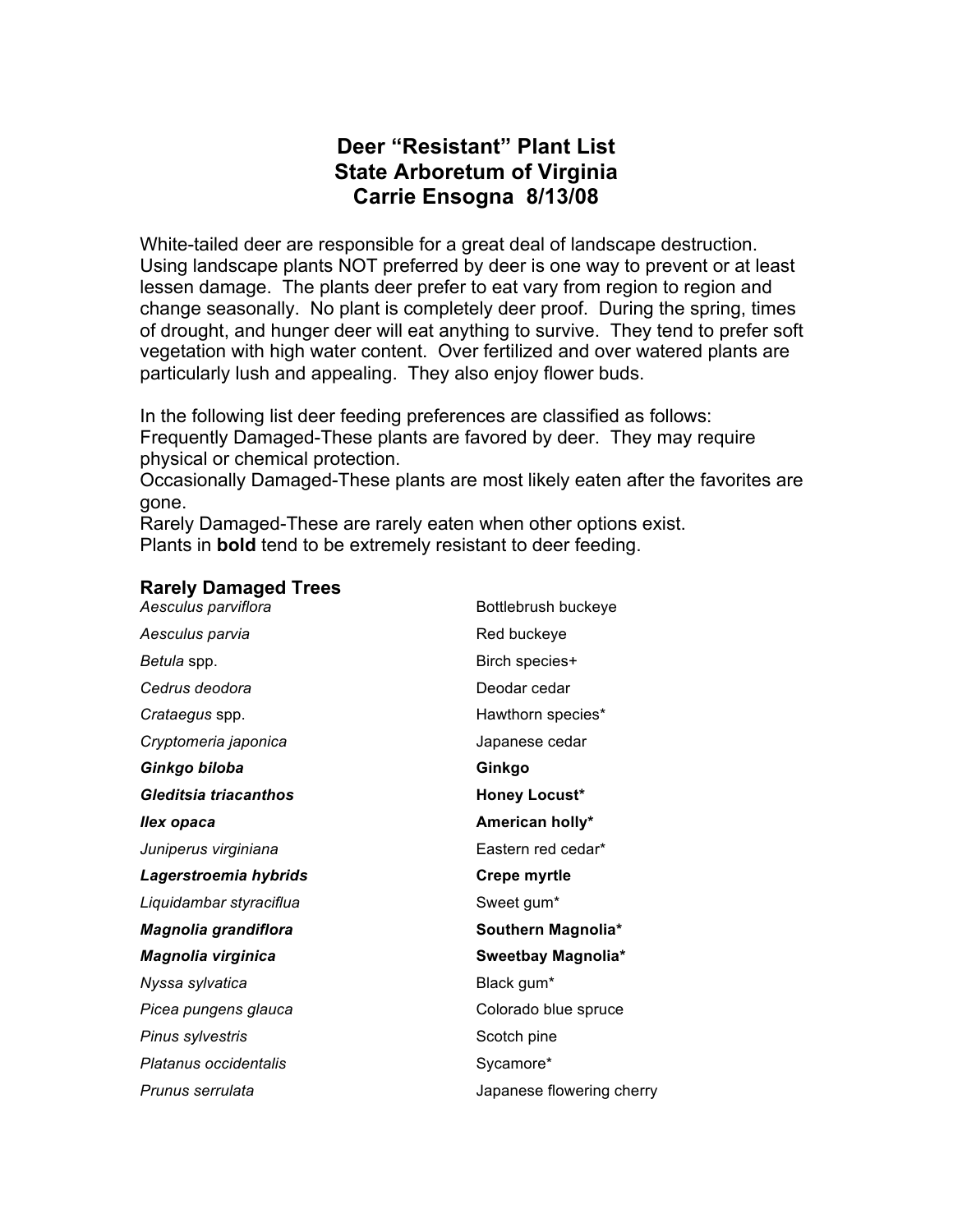*Sassafras albidum* Sassafras\* **Taxodium distichum Bald Cypress\*** 

## **Occasionally Damaged Trees**

*Abies concolor* White (Concolor) fir Acer spp. **Acer spinses Acer species** + Aesculus hippocastanum<br>
Horsechestnut Amelanchier arborea **Downy serviceberry Amelanchier** arborea Amelanchier canadensis<br>
Shadbush\* Amelanchier laevis **Allegheny serviceberry**\* **Cedrus atlantica** Cedar Atlas cedar **Cercis canadensis Redbud\* Chionanthus virginicus** Fringe tree\* **Cornus florida** Dogwood\* **Cornus kousa** Kousa dogwood *Hamamelis* species Milliams Witch hazel species+ *Ilex x attenuata* hybrids **interval** *if*  $\sim$  'Foster's' holly Ilex x 'Nellie Stevens' 'Nellie Steven's' holly Kuelreutaria paniculata Goldenrain tree **Magnolia soulangiana** Saucer Magnolia *Metasequoia glyptostroboides* Dawn redwood **Pinus spp. Pinus spp. Pine species+ Philadelphus coronaries** Sweet mock orange *Quercus* spp. Oak species+ *Salix* spp. Willow species+ *Syringa reticulate* Japanese tree lilac *Tilia* spp. Linden species+ **Tsuga** spp. **All and Secure 3 and Secure 3 and Hemlock species+** 

### **Frequently Damaged Trees**

| Chamaecyparis species       | False cypress+              |
|-----------------------------|-----------------------------|
| Cornus mas                  | Cornelian dogwood           |
| x Cupressocyparis leylandii | Leyland cypress             |
| Kuelreutaria paniculata     | Goldenrain tree             |
| Malus spp.                  | Apple and crabapple species |
| Prunus spp.                 | Cherry and plum species     |
| Thuja spp.                  | Arborvitae species+         |
|                             |                             |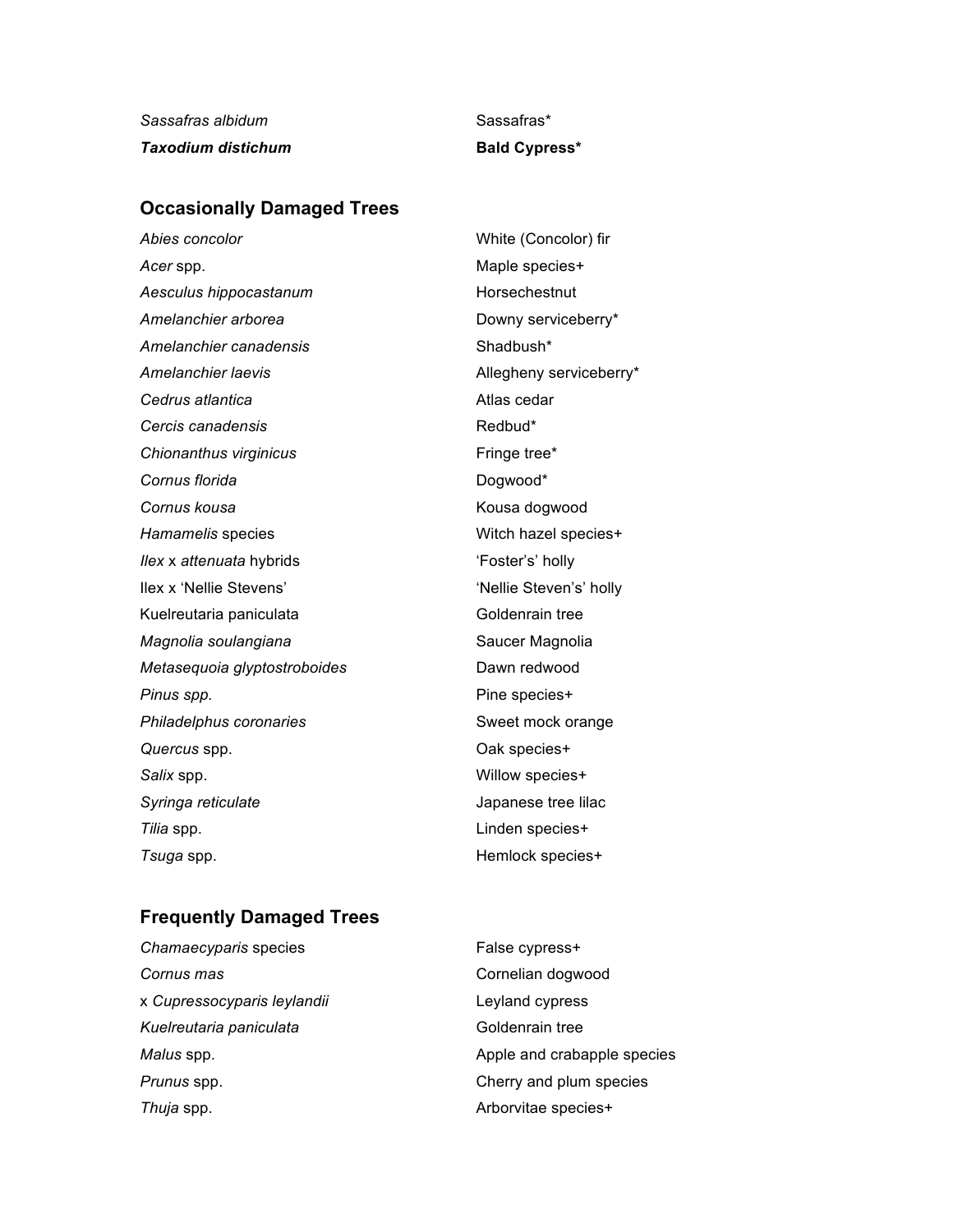#### **Rarely Damaged Shrubs**

Abelia x *grandiflora* and the *Abelia* Abelia **Buxus spp. Boxwood species** Callicarpa americana<br> **Callicarpa americana** Calycanthus floridus **Sweet shrub**\* Sweet shrub\* *Caryopteris* **x** *clandonensis* **Bluebeard Cephalanthus occidentalis Button bush\* Cornus sericea Red Osier Dogwood\*** *Cephalotaxus harringtonia* var. *horeana* Japanese plum yew *Deutzia gracilis* Deutzia **Forstythia** spp. **Forsythia** species **Fothergilla gardenia** extending the Fothergila Kalmia latifolia **Musicipality Community** Mountain laurel<sup>\*</sup> Kolkwitzia amabilis **Beautybush** Beautybush *Ilex cornuta* Chinese holly *Ilex glabra* **Inkberry**\* *Juniperus chinensis* **Chinese juniper** *Leucothoe* spp. Leucothoe species *Mahonia* spp. **Grapeholly** species **Pinus mugo** Mugo pine Pieris japonica **Andromeda** Andromeda **Pyracantha spp. COVER 1999 Pyracantha species** Sambucus canadensis **American** elder<sup>\*</sup> *Sarcoccoca hookeriana* var. *humilis* Dwarf sweet box **Syringa vulgaris** Common Lilac Viburnum trilobum **American cranberry bush\*** Virburnum dentatum and a material and a Arrowwood\*

### **Occasionally Damaged Shrubs**

| Camellias spp.       | Camellia species          |
|----------------------|---------------------------|
| Chaenomeles speciosa | Japanese flowering quince |
| Cornus racemosa      | Gray dogwood*             |
| Cotinus coggygira    | Smokebush                 |
| Cotoneaster spp.     | Cotoneaster species       |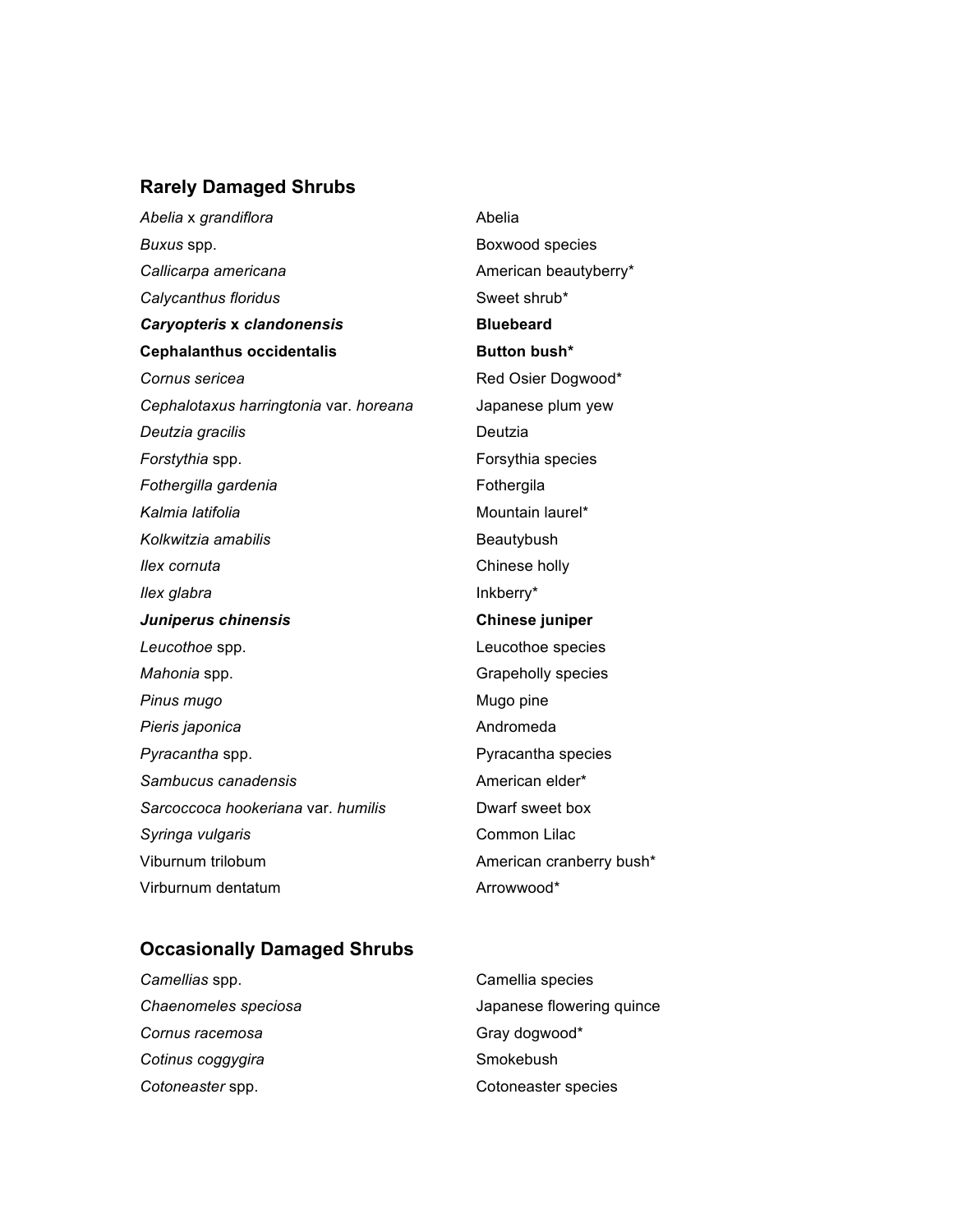**Forsythia** x *intermedia* Border forsythia *Hydrangea arborescens* Smooth hydrangea\* Hydrangea paniculata **Paniculata** Panicle hydrangea *Ilex crenata* Japanese holly *Ilex* x *merserveae* China and blue series of hollies *Ilex verticillata* Minterberry holly\* *Itea virginica* Virginia sweetspire\* **Potentilla fruticosa Bush cinquefoil** *Rhododendron caroliniaum* Carolina rhododendron **Rhus typhina** Staghorn sumac<sup>\*</sup> **Rosa rugosa Rosa rose** Rugosa rose **Syringa** x persica **Persian lilac** Persian lilac *Viburnum* x *juddii* Judd viburnum *Viburnum rhytidophyllum* Leatherleaf viburnum *Viburnum plicatum* var. *tomentosum* Doublefile viburnum Viburnum carlessi **Koreanspice** viburnum **Weigela florida COLL COLL COLL** COLL FASHIONED **COLL** COLL FASHIONED **Weigela** 

#### **Frequently Damaged Shrubs**

**Cornus amomum** Silky dogwood\* *Euonymus americana* example and the Hearts-a-burstin\* *Hydrangea macrophylla* Bigleaf hydrangea **Rhododendron spp.** The control of the Deciduous azaleas\* *Rhododendron* spp. Evergreen azaleas *Rhododendron catawbiense* Catawba rhododendrons\* *Rhododendron periclymenoides* Pinxterbloom azalea\* **Rosa** hybrids **Hybrid tea roses Syringa patula** Manchurain lilac *Taxus* spp. Yew species

\*Virginia natives.

+Some species are Virginia natives.